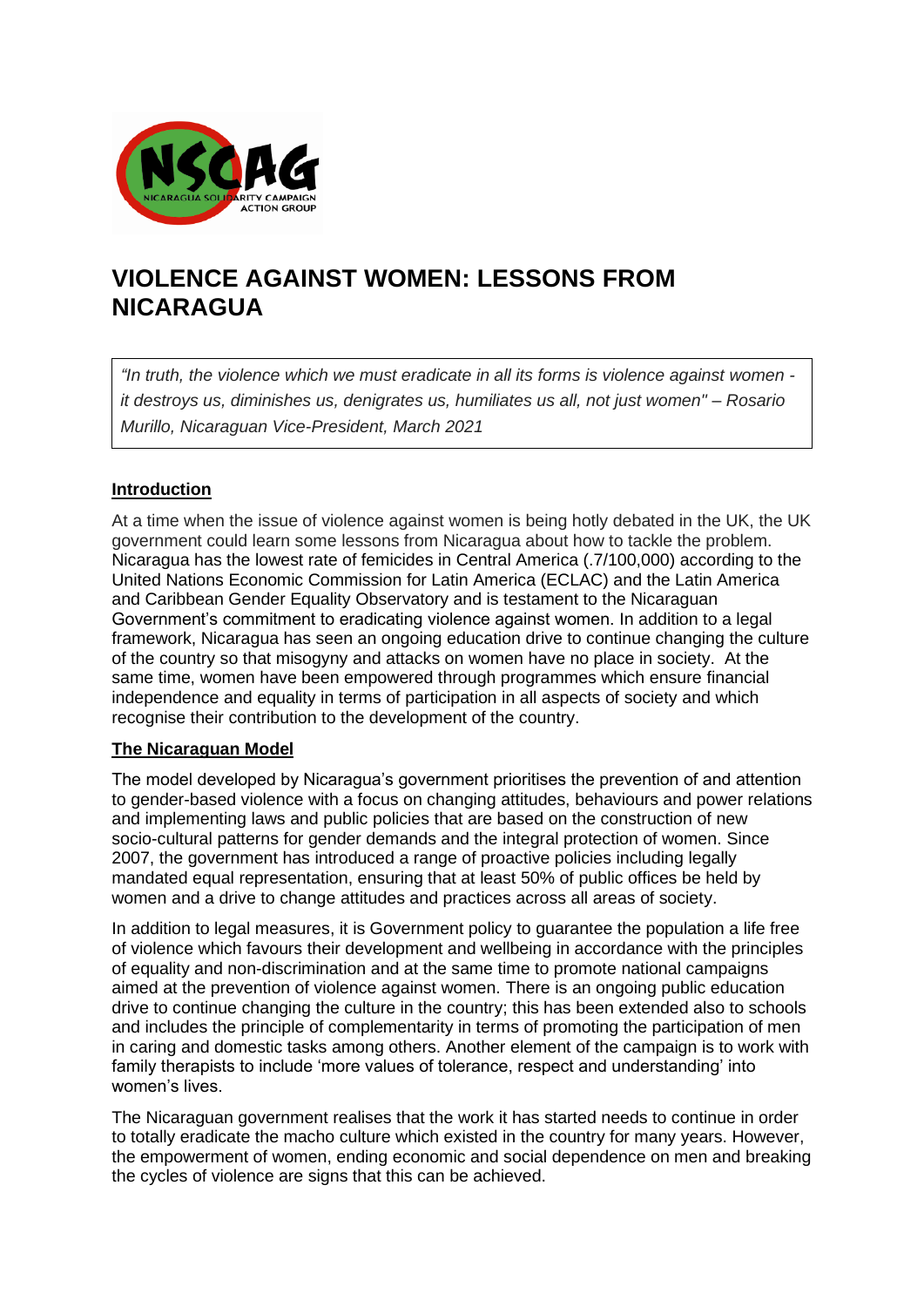# **Unite to End Violence against Women**

Nicaragua has joined the UN Secretary-General's [UNiTE to End Violence against Women](https://www.unwomen.org/en/what-we-do/ending-violence-against-women/take-action) campaign to end violence against women by 2030. As part of the campaign, the Nicaraguan government has made a commitment to take a series of political, legislative and administrative actions to eradicate violence against women and girls. In addition to ensuring that the legal framework is respected and that the relevant laws are implemented, specific steps taken by the Government will include implementing the public policy of State against violence against women; guaranteeing prompt and effective access to justice; creating the observatory of violence pursuant to the provisions of Act 779 and improving the statistical information system on violence against women. The Government will also broaden the coverage of specialised justice with new courts specialising in violence and recruiting auxiliary staff to carry out judicial activities. Capacity for the investigation and punishment of crimes will also be improved.

# **Women for Life – Women's Police Stations**

In February last year, Nicaragua launched a 'Women for Life' campaign to defend women's rights. The campaign saw the re-launch of a network of police stations across the country run by and for women (these had existed previously, but most had to close some five or six years ago when international funding dried up). The aim of the police stations, of which there are currently 60 in the country with more planned, is to make it easier for women to file complaints for aggression, threats or attempts to undermine their dignity and their life. Government institutions – the Ministry of the Family, the Public Prosecutor's Office, the Ministry of Youth and the Ministry of Women's Affairs - are working hand in hand to strengthen women's rights, as well as to form a culture of peace and non-violence from the beginning

# **The Legal Framework**

The Government has implemented a number of laws to counteract violence against women such as Law No. 779, the Integral Law against Violence against Women and Law No. 641, Penal Code.

On 20 January this year, Nicaragua's National Assembly approved the Reform and Addition to the Criminal Code of the Republic of Nicaragua and Law 779, Comprehensive Law against Violence against Women, which establishes a reviewable life sentence for those who commit crimes of extreme gravity and extreme danger, including rape and femicide. The sentence of life imprisonment is subject to review within a period of 30 years in which the degree of re-education of the prisoner can be assessed so that he can qualify for parole.

Sexual abuse in Nicaragua is taken very seriously. In a recent case involving a 13-year-old and her father, the police not only arrested the father but also set up a roadblock so that he was unable to escape. The child is receiving treatment from the Ministry of the Family, including planned psychological help. Immediately after the arrest, the police helped the child and her sister move out of the home where the abuse took place. There is a strong emphasis on treating the victim as credible, in contrast to – for example – countries such as Honduras where cases are not reported as they are not investigated or taken seriously. The prosecutor's office is asking for life imprisonment for the abuser, in part for sexual abuse and in part for physical violence.

In the labour sphere, the elimination of discrimination against women has been institutionalised through a strengthened legal framework which includes laws guaranteeing access to the labour market for women from the poorest sectors of society and their right to a decent job and a decent salary, through active labour market policies and skills training.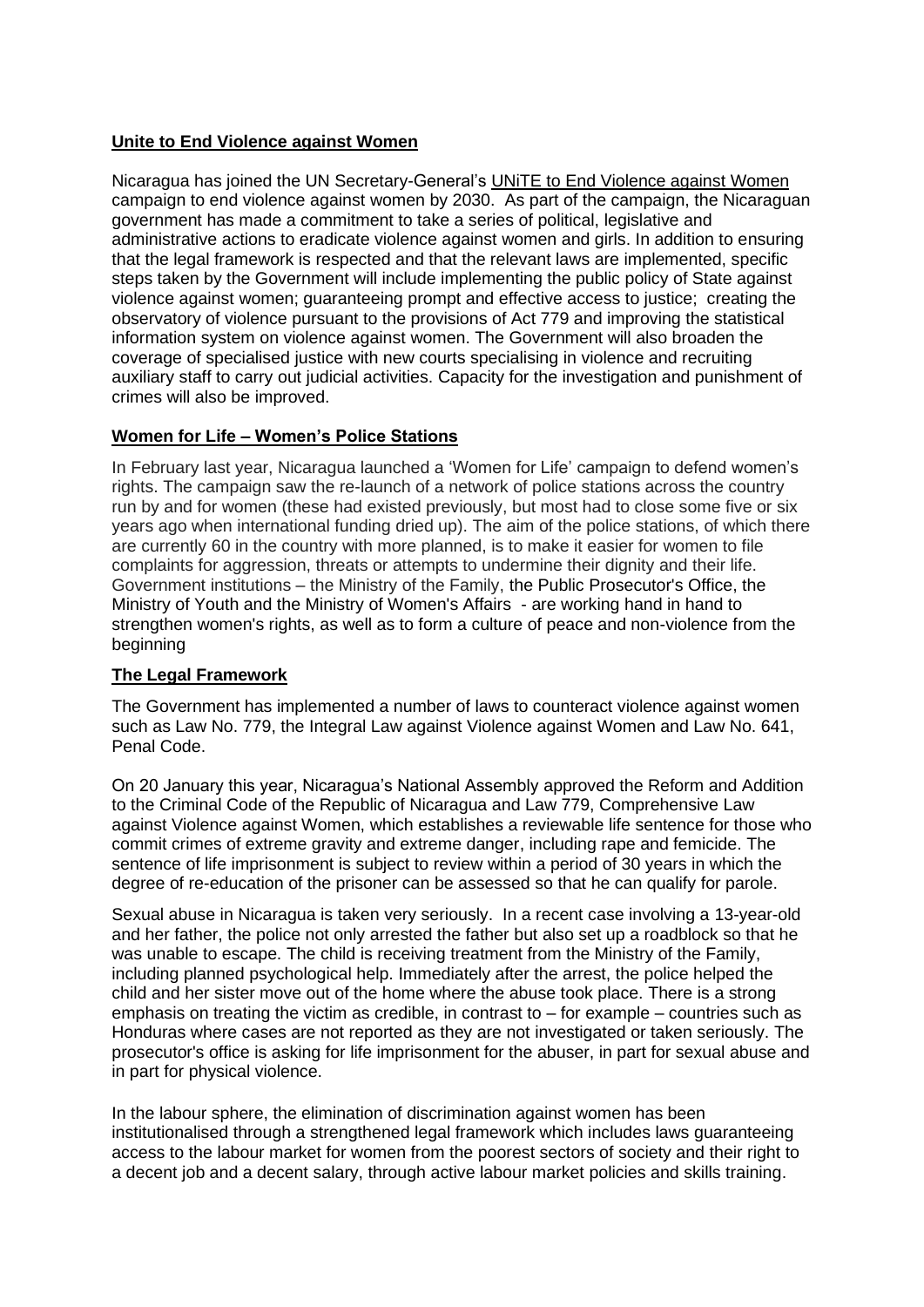# **Education**

As part of its violence prevention strategies, the Government guarantees free, equitable and quality education. It implements programmes to strengthen the practice of values, such as Education Community Counselling and incorporates into the curriculum subjects such as Growing in Values. Government Ministries promote new models of raising children, based on the values of respect, love and protection from any form of discrimination and exploitation, in line with the best interests of the child. Meetings of citizen security assemblies address the prevention of violence against women, aimed at reducing risk factors and vulnerabilities of women in the family and in the community, as well as promoting rights, dignity and respect.

The Ministry of the Family, Mifamilia, also carries out house-to-house visits to raise awareness of the importance of preventing violence against women and the sexual abuse of children.

## **Political Participation**

The United Nations Entity for Gender Equality and the Empowerment of Women, also known as UN Women, has released a list of countries with the best gender balance in political participation, highlighting that [Nicaragua ranks first worldwide](https://www.unwomen.org/en/news/stories/2021/3/press-release-women-in-politics-new-data-shows-growth-but-also-setbacks) in women heading government ministries and fourth in parliamentary positions.

According to a new **Inter-Parliamentary Union** report, Nicaragua has the world's highest percentage (56.25%) of women in Ministerial positions in Latin America and the fourth highest in Parliament (46%). Women also lead top state institutions including the Nicaraguan Institute of Agricultural Technology INTA, the National Technology Institute INATEC and the National Forestry Institute INAFOR.

## **Highest Participation of Women in the Workforce**

The United Nations Economic Commission for Latin America and the Caribbean (ECLAC) presented its Special Report COVID-19 No. 9: "The Economic Autonomy of Women in Sustainable Recovery with Equality" on Feb. 10. The report states that 55.7% of women in Nicaragua participate in the job market or carry out some form of paid work, placing it as the country in Latin America and the Caribbean with the highest participation of women in the work force, followed by Jamaica (54.5%) and Bolivia (53.3%).

Seventy-three per cent of those working in education are women. In the health sector, the figure is 64%.

## **Economic Empowerment**

In a move to enhance the financial independence of women, the government has given lowinterest loans to over 900,000 women over the last 14 years to enable them to start small businesses in urban areas. This programme, known as Zero Usury, serves not only to empower women but is also a key factor in combatting poverty, unlocking previously untapped pools of talent and driving inclusive, diverse and sustainable growth. Many of the women who have received loans are now turning their businesses into co-operatives in order to give jobs to more women.

In rural communities, of the more than 447,000 property titles delivered by the Sandinista government to families, women have been a priority, with around 1 million women benefitting, in addition to government support for women-led agricultural co-operatives.